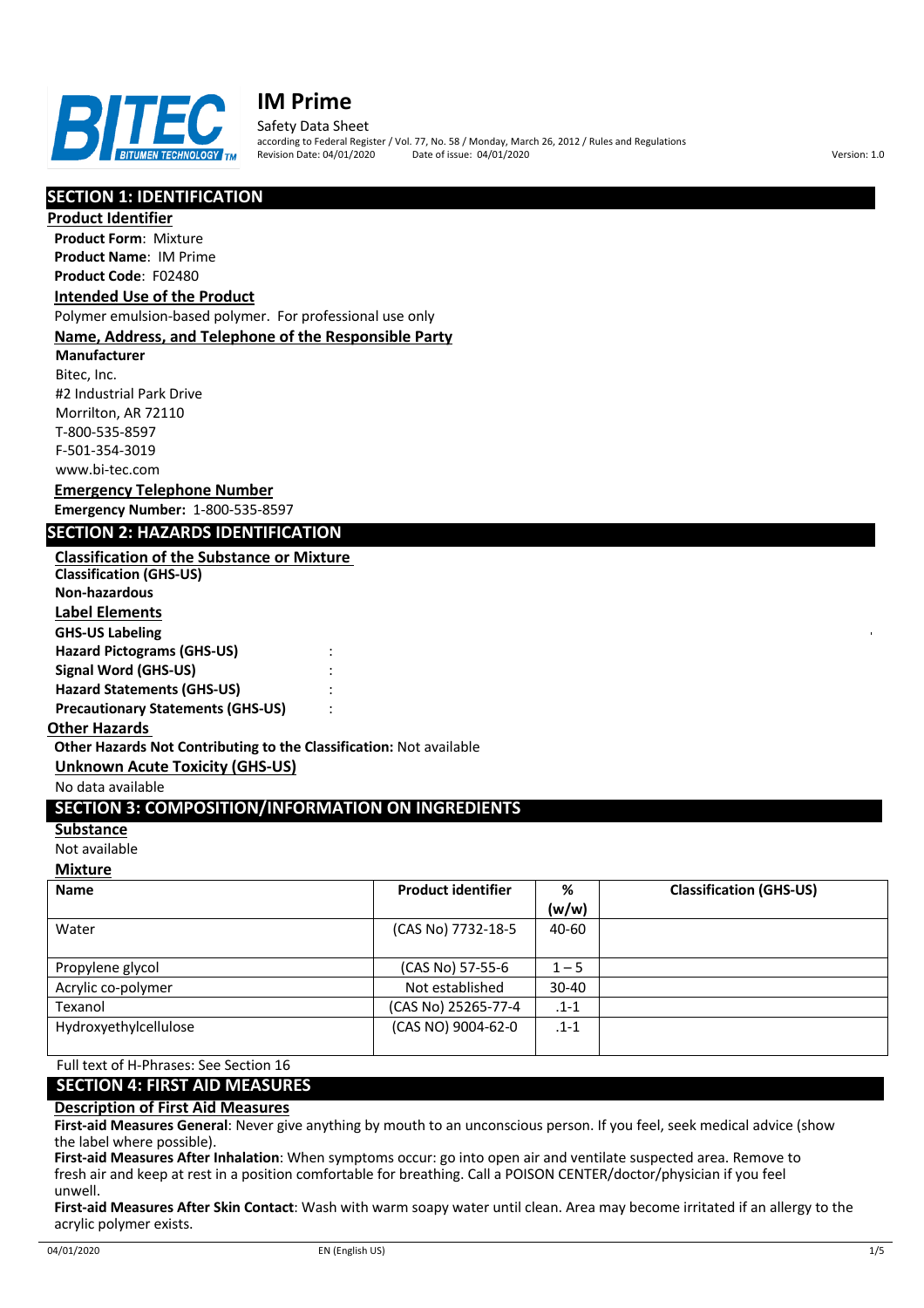## Safety Data Sheet

According to Federal Register/Vol. 77, No. 58/Monday, March 26, 2012/Rules and Regulations

**First-aid Measures After Eye Contact**: Rinse immediately with plenty of water, also under the eyelids, for at least 15 minutes.

If eye irritation persists, consult a specialist.

**First-aid Measures After Ingestion**: If swallowed, do NOT induce vomiting. Drink 1 or 2 glasses of water. Consult a physician. Never give anything by mouth to an unconscious person.

## **Most Important Symptoms and Effects, Both Acute and Delayed**

**General:** Irritation to eyes, skin, and respiratory tract. Causes damage to organs (kidneys) (Oral).

**Symptoms/Injuries After Inhalation:** May cause respiratory irritation. May cause drowsiness or dizziness.

**Symptoms/Injuries After Skin Contact:** May cause skin irritation.

**Symptoms/Injuries After Eye Contact:** Causes serious eye irritation.

**Symptoms/Injuries After Ingestion:** Ingestion may cause nausea, vomiting, and diarrhea.

**Chronic Symptoms:** Causes damage to organs though prolonged or repeated exposure.

## **Indication of Any Immediate Medical Attention and Special Treatment Needed**

If medical advice is needed, have product container or label at hand.

# **SECTION 5: FIRE-FIGHTING MEASURES**

## **Extinguishing Media**

**Suitable Extinguishing Media:** Use extinguishing measures that are appropriate to local circumstances and the surrounding environment.

**Unsuitable Extinguishing Media:** Not available

## **Special Hazards Arising from the Substance or Mixture**

**Fire Hazard:** Not considered flammable but may burn at high temperatures.

**Explosion Hazard:** Product is not explosive.

**Reactivity:** Hazardous reactions will not occur under normal conditions.

## **Advice for Firefighters**

**Precautionary Measures Fire:** Not available

**Firefighting Instructions:** Exercise caution when fighting any chemical fire.

**Protection During Firefighting:** Do not enter fire area without proper protective equipment, including respiratory protection.

Hazardous Combustion Products: Carbon oxides (CO, CO<sub>2</sub>).

## **Reference to Other Sections**

Refer to section 9 for flammability properties.

## **SECTION 6: ACCIDENTAL RELEASE MEASURES**

**Personal Precautions, Protective Equipment and Emergency Procedures**

**General Measures**: handle in accordance with good industrial hygiene and safety practice.

#### **For Non-emergency Personnel**

**Protective Equipment:** Use appropriate personal protection equipment (PPE).

**Emergency Procedures:** Evacuate unnecessary personnel.

#### **For Emergency Responders**

**Protective Equipment:** Equip cleanup crew with proper protection.

**Emergency Procedures:** Ventilate area.

## **Environmental Precautions**

Prevent entry to sewers and public waters.

## **Methods and Material for Containment and Cleaning Up**

**For Containment:** Contain with dikes or absorbents to prevent migration and entry into sewers or streams. Absorb and/or contain spill with inert material.

**Methods for Cleaning Up:** Clear up spills immediately and dispose of waste safely.

#### **Reference to Other Sections**

See Heading 8, Exposure Controls and Personal Protection.

## **SECTION 7: HANDLING AND STORAGE**

## **Precautions for Safe Handling**

**Hygiene Measures:** Handle in accordance with good industrial hygiene and safety procedures. Wash hands and other exposed areas with mild soap and water before eating, drinking, or smoking and when leaving work.

## **Conditions for Safe Storage, Including Any Incompatibilities**

**Storage Conditions:** Store in a well-ventilated place. Keep container tightly closed. Store locked up. Do not freeze.

**Incompatible Materials:** Strong acids. Strong bases. Strong oxidizers.

**Storage Area:** Store locked up. Store in a well-ventilated place. Keep cool.

**Special Rules on Packaging:** Keep only in original container.

## **Specific End Use(s)**

Urethane roof coating. For professional use only.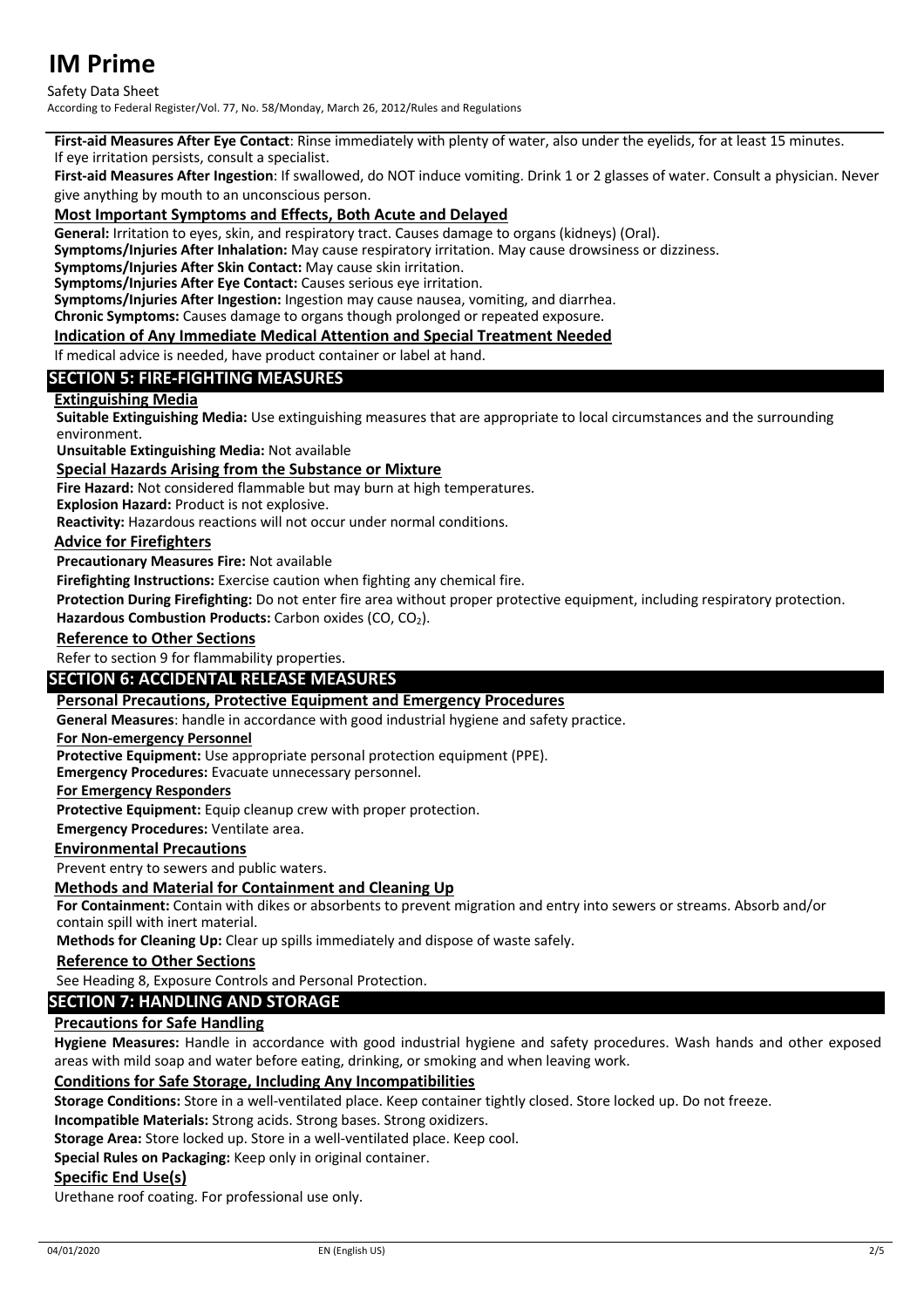Safety Data Sheet According to Federal Register/Vol. 77, No. 58/Monday, March 26, 2012/Rules and Regulations

# **SECTION 8: EXPOSURE CONTROLS/PERSONAL PROTECTION**

## **Control Parameters**

| Propylene Glycol (57-55-6)                      |                                     |                      |  |  |
|-------------------------------------------------|-------------------------------------|----------------------|--|--|
| OSHA PEL (TWA) (mg/m <sup>3</sup> )<br>USA OSHA |                                     | 10 mg/m <sup>3</sup> |  |  |
|                                                 |                                     |                      |  |  |
| Calcium Carbonate (471-34-1)                    |                                     |                      |  |  |
| USA OSHA                                        | OSHA PEL (TWA) (mg/m <sup>3</sup> ) | 5 mg/m <sup>3</sup>  |  |  |

#### **Exposure Controls**

**Appropriate Engineering Controls:** Emergency eye wash fountains and safety showers should be available in the immediate vicinity of any potential exposure.

**Personal Protective Equipment:** Gloves. Protective goggles.

**Hand Protection:** Wear chemically resistant materials and fabrics.

**Eye Protection:** Chemical goggles or safety glasses. Face shield.

**Skin and Body Protection:** Wear suitable protective clothing.

**Respiratory Protection:** If exposure limits are exceeded or irritation is experienced, NIOSH approved respiratory protection should be worn.

**Thermal Hazard Protection:** Wear suitable protective clothing. **Environmental Exposure Controls:** Do not allow the product to be released into the environment.

**Consumer Exposure Controls:** Do not eat, drink, or smoke during use.

# **SECTION 9: PHYSICAL AND CHEMICAL PROPERTIES**

| <b>Information on Basic Physical and Chemical Properties</b> |                      |                 |
|--------------------------------------------------------------|----------------------|-----------------|
| <b>Physical State</b>                                        |                      | Liguid          |
| Appearance                                                   |                      | Blue            |
| Odor                                                         | :                    | Slight          |
| <b>Boiling Point</b>                                         | $\ddot{\phantom{0}}$ | 100°C (212°F)   |
| <b>Auto-ignition Temperature</b>                             |                      | <400°F / <204°C |
| <b>Vapor Pressure</b>                                        |                      | $>1$ mmHg       |
| <b>Relative Density</b>                                      |                      | $: 12.4$ lb/gal |
| <b>Specific Gravity</b>                                      |                      | 1.05            |
| <b>Volatile Organic Compounds</b>                            | $\ddot{\phantom{a}}$ | $< 50$ g/L      |

# **SECTION 10: STABILITY AND REACTIVITY**

**Reactivity:** Hazardous reactions will not occur under normal conditions.

**Chemical Stability:** Stable.

**Possibility of Hazardous Reactions:** None under normal processing.

**Conditions to Avoid:** Temperatures below 0°C.

**Incompatible Materials:** None known.

**Hazardous Decomposition Products:** None under normal use.

# **SECTION 11: TOXICOLOGICAL INFORMATION**

# **Information on Toxicological Effects - Product**

**Acute Toxicity:** Not classified.

**LD50 and LC50 Data:** Not available.

**Skin Corrosion/Irritation:** Causes skin irritation.

**Serious Eye Damage:** Causes serious eye irritation.

**Respiratory or Skin Sensitization:** Not classified.

**Germ Cell Mutagenicity:** Not classified.

**Teratogenicity:** Not available.

**Carcinogenicity:** Not classified.

**Specific Target Organ Toxicity (Repeated Exposure):** Not classified.

**Reproductive Toxicity:** May damage fertility or the unborn child.

**Aspiration Hazard:** Not classified.

**Specific Target Organ Toxicity (Single Exposure):** Not classified.

**Symptoms/Injuries After Inhalation:** May cause respiratory irritation. May cause drowsiness or dizziness.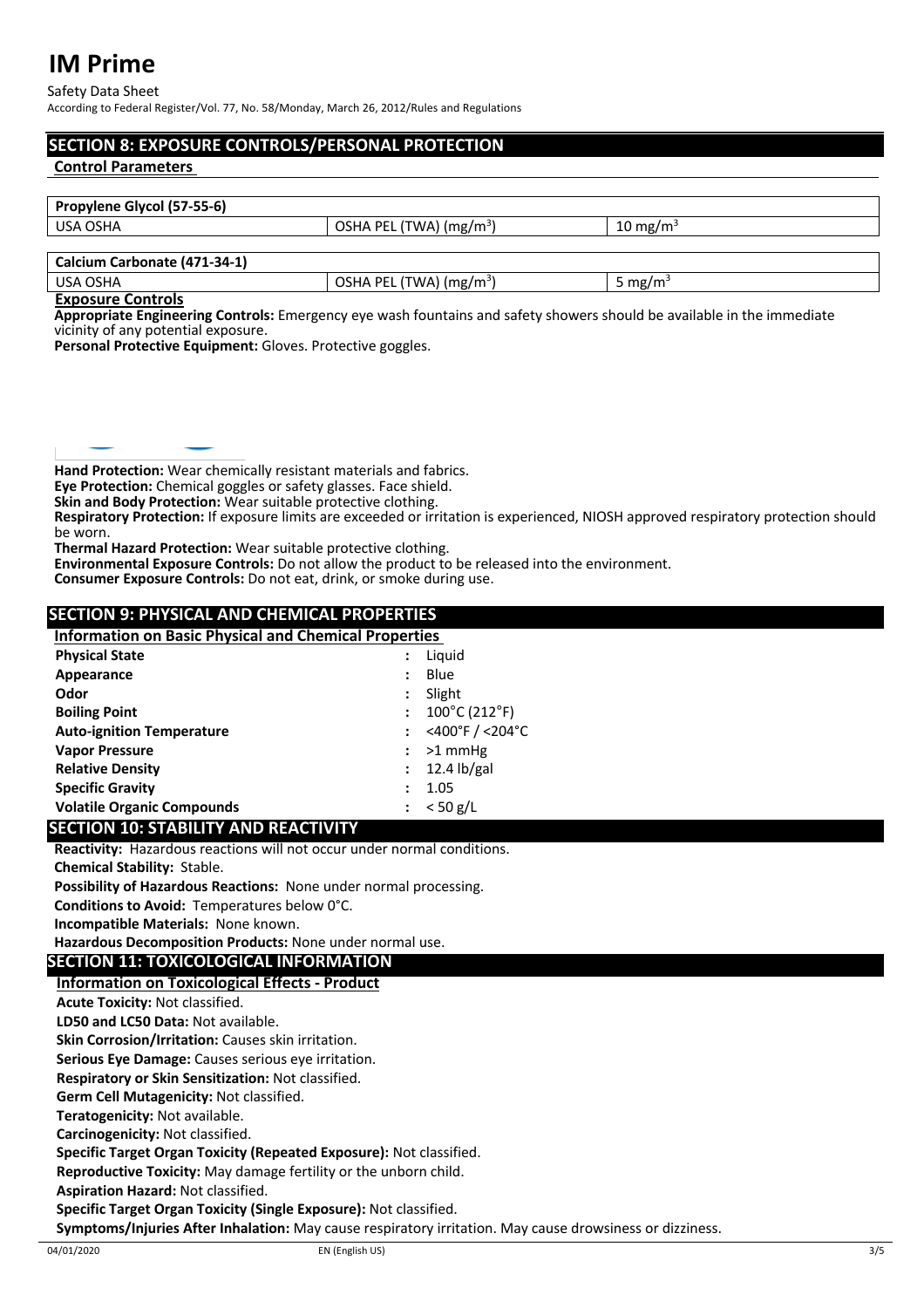Safety Data Sheet According to Federal Register/Vol. 77, No. 58/Monday, March 26, 2012/Rules and Regulations

## **Symptoms/Injuries After Skin Contact:** Causes skin irritation. **Symptoms/Injuries After Eye Contact:** Causes serious eye irritation. **Symptoms/Injuries After Ingestion:** Ingestion may cause nausea, vomiting, and diarrhea. **Chronic Symptoms:** Causes damage to organs through prolonged or repeated exposure. **Information on Toxicological Effects – Ingredient(s)**

**LD50 and LC50 Data**

| <b>Acrylic Polymer Solution</b> |              |
|---------------------------------|--------------|
| LD50 Oral Rat                   | ∙ 5000 mg/kg |
| LD50 Dermal Rabbit              | 5000 mg/kg   |

# **Propylene glycol (57-55-6)**

LD50 Oral Rat 20000 mg/kg

# **SECTION 12: ECOLOGICAL INFORMATION**

## **Toxicity - Ingredients**

**Propylene glycol (57-55-6)**

| LC50 Fish 1    | 52930 mg/L (Exposure time: 96 h – Species: Pimephales promelas) |
|----------------|-----------------------------------------------------------------|
| EC50 Daphnia 1 | 10000 mg/L (Exposure time: 48 h – Species: Daphnia magna)       |
|                |                                                                 |

# **Persistence and Degradability**

Not established

## **Bioaccumulative Potential – Product**

Not established

## **Bioaccumulative Potential – Ingredients**

## **Mobility in Soil**

No additional information available

## **Other Adverse Effects**

**Other Information:** Avoid release to the environment.

# **SECTION 13: DISPOSAL CONSIDERATIONS**

**Waste Disposal Recommendations:** Dispose of waste material in accordance with all local, regional, national, and international regulations.

# **SECTION 14: TRANSPORT INFORMATION**

**In Accordance with DOT** – Not regulated for transport

**In Accordance with IMDG** – Not regulated for transport

**In Accordance with IATA** – Not regulated for transport

**In Accordance with TDG** – Not regulated for transport

# **SECTION 15: REGULATORY INFORMATION**

**US Federal Regulations**

# **Acrylic polymer solution**

Listed on the United States TSCA (Toxic Substances Control Act) Inventory

# **Propylene glycol (57-55-6)**

Listed on the United States TSCA (Toxic Substances Control Act) Inventory

# **Cellulose, 2-hydroxyethyl ether (9004-62-0)**

Listed on the United States TSCA (Toxic Substances Control Act) Inventory

# **US State Regulations**

**Propylene glycol (57-55-6)**

RTK – U.S. – New Jersey – Right To Know Hazardous Substance List

RTK – U.S. – Pennsylvania – RTK (Right To Know) List

# **Canadian Regulations**

# **Acrylic Polymer Solution**

Listed on the Canadian DSL (Domestic Substances List) Inventory WHMIS Classification **Uncontrolled product according to WHMIS** classification criteria